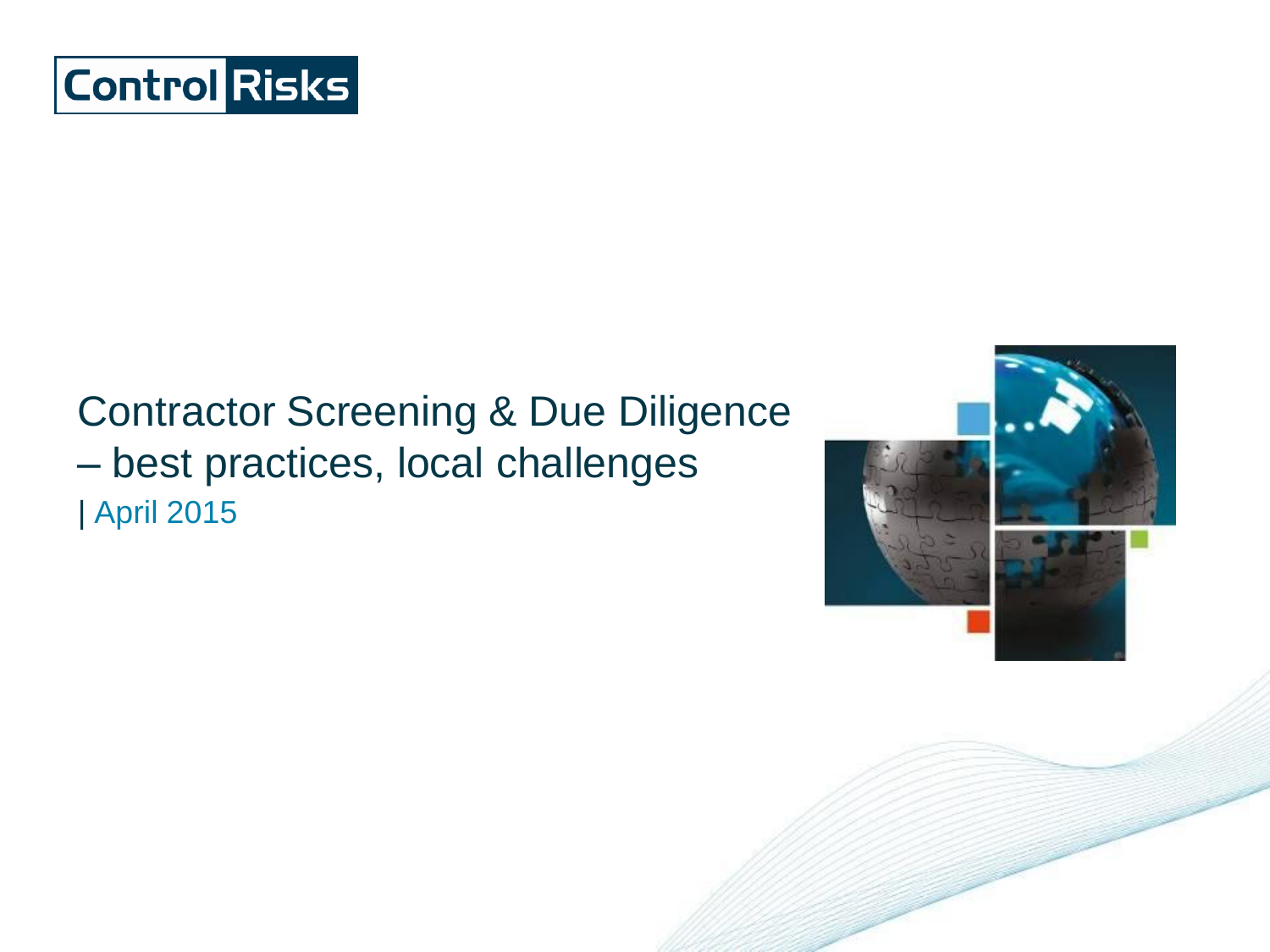### Control Risks

Our investigations practice – the Compliance, Investigations, Intelligence and Technology (CIIT) team – was formally established in 1990 in London. The practice has since grown to over 200 experienced investigative consultants, who operate from our global network of offices. They draw on experience acquired in various roles, including law enforcement, forensic accountancy, journalism, financial services, law, business, the IT industry, anti-money laundering and financial regulation.

Over the past 12 months, we have delivered more than 4,000 investigative assignments in nearly 100 jurisdictions.



Abu Dhabi | Al Khobar | Algiers | Amsterdam | Baghdad | Basra | Beijing | Berlin | Bogotá | Copenhagen | Delhi | Dubai | Erbil | Hong Kong | Houston | Islamabad | Jakarta | Johannesburg | Lagos | London | Los Angeles | Mexico City | Moscow | Mumbai | Nairobi | New York | Panama City | Paris | Port Harcourt | São Paulo | Seoul | Shanghai | Singapore | Sydney | Tokyo | Washington DC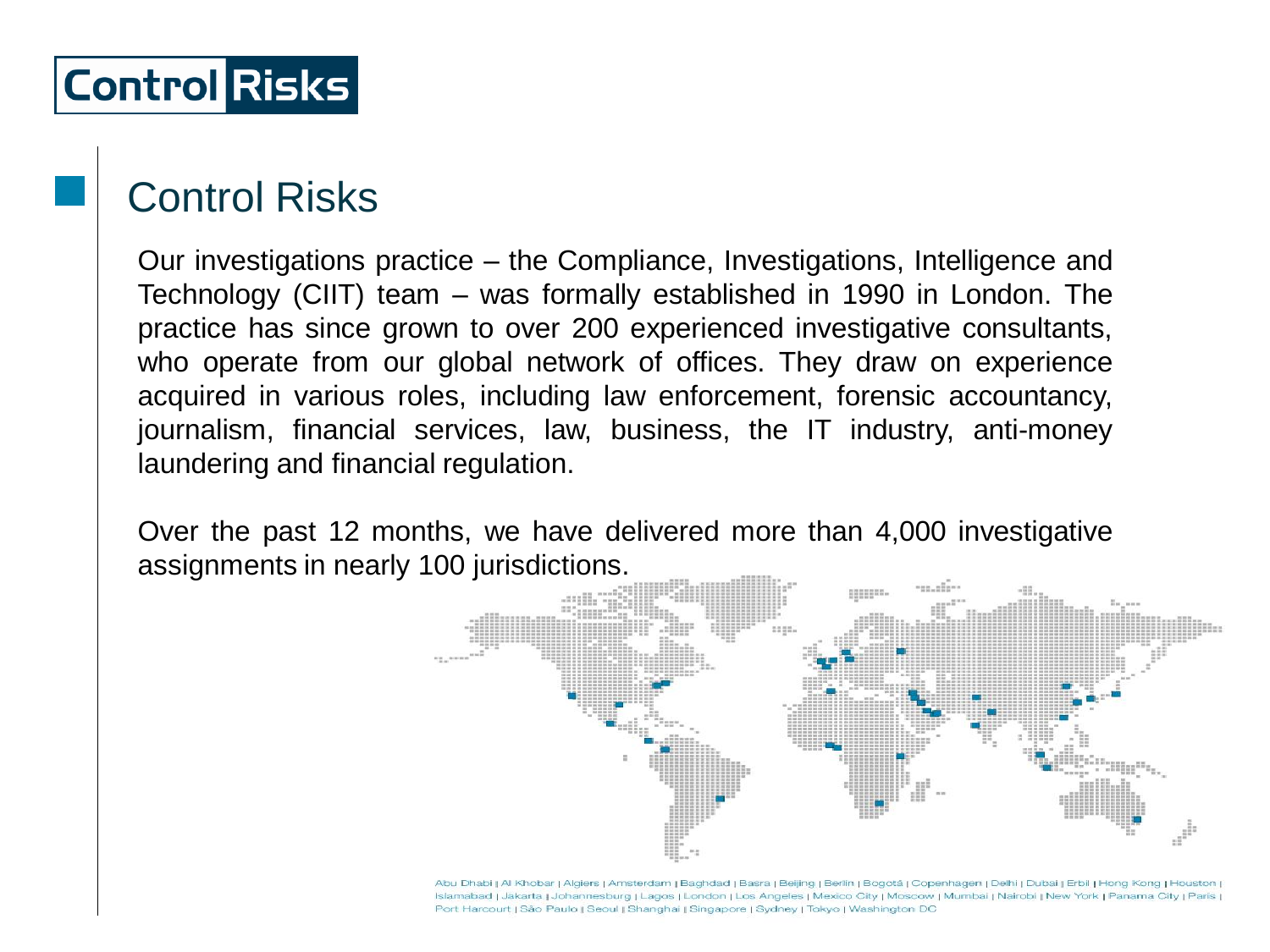

### Our Services

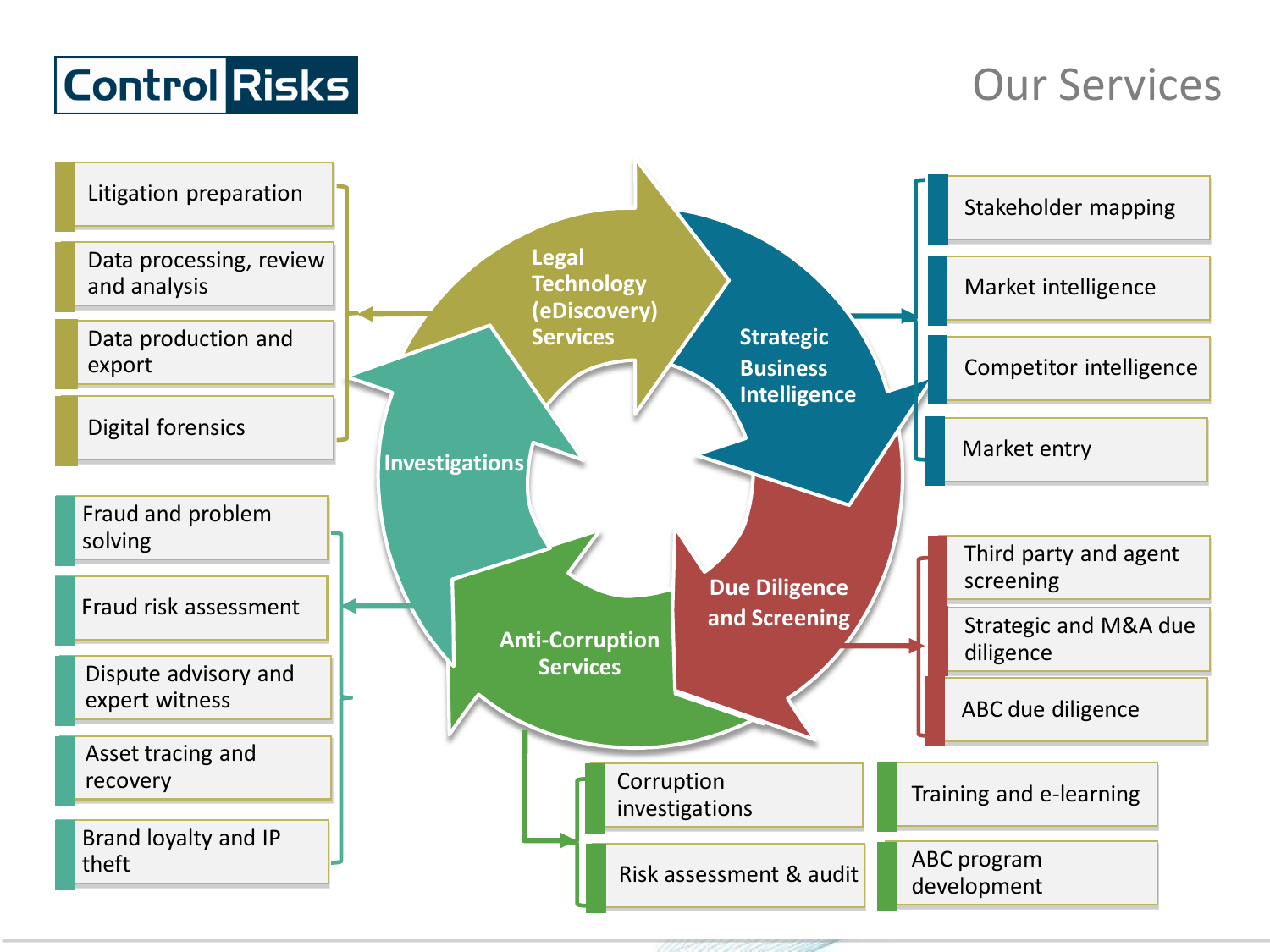# Due Diligence and Screening

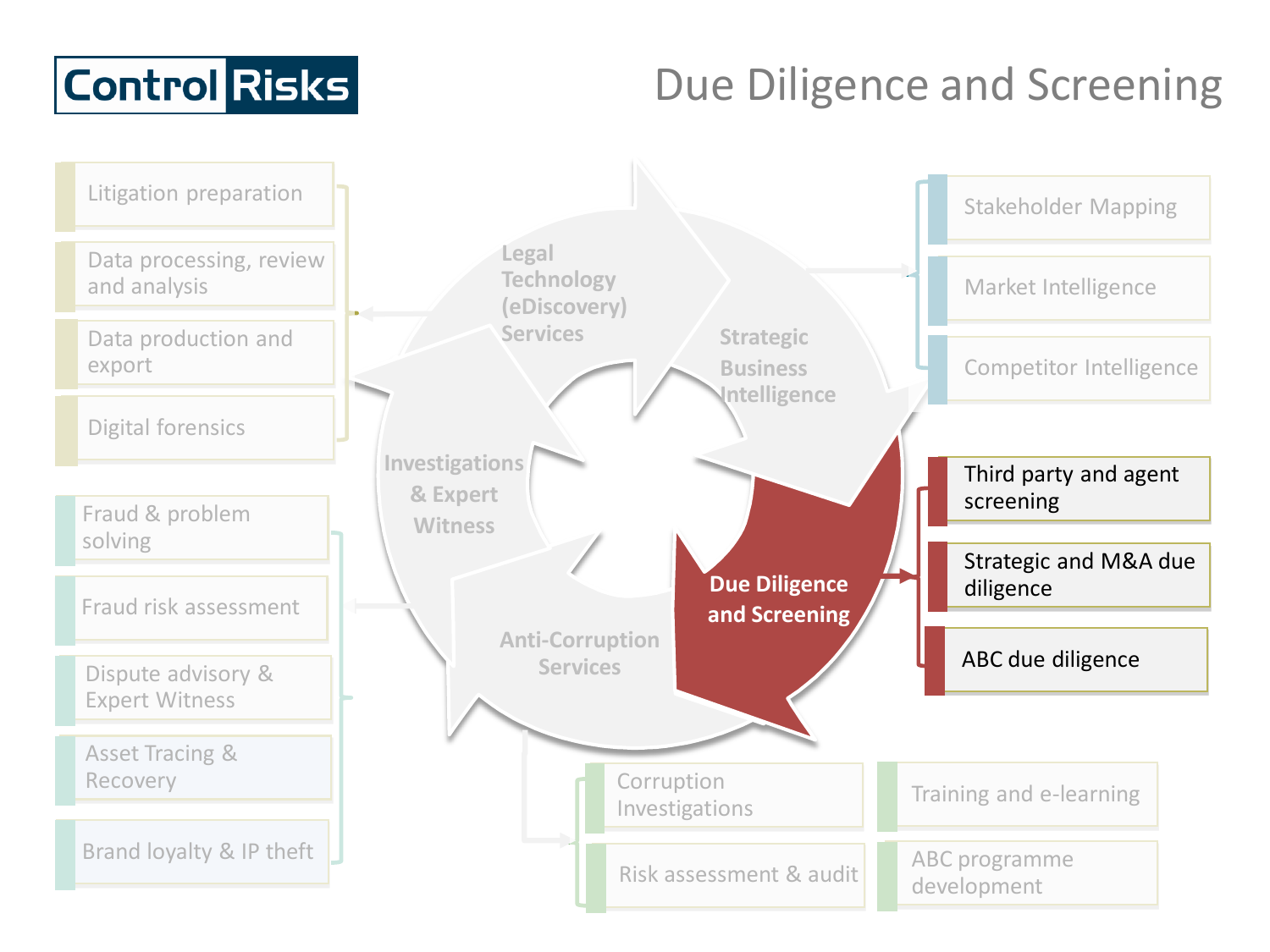# Due Diligence and Screening

**1** Third party and agent screening

We **screen and audit partners** before a transaction or on an ongoing basis:

- Reduce the risk of dealing with corrupt agents, vendors and suppliers
- Screen large volumes cost-effectively
- Satisfy regulatory requirements
- Avoid damaging financial penalties

### **3** ABC due diligence

Besides assessing key business relationships for integrity risk, we are also expert in identifying (and presenting for legal counsels) **allegations or instances of bribe solicitation or payment**.

- •The FCPA & UK Bribery Act
- •A company'sinternal control system
- •Any other legal requirements

#### **2** Strategic and M&A due diligence

We provide investment support by:

- **Identifying or disqualifying** potential investment, merger and/or acquisition targets in terms of their reputational and operational risks
- We **investigate, confirm** and **evaluate** the integrity of individuals and entities, providing commercial, cultural & political context to help our clients make informed commercial decisions

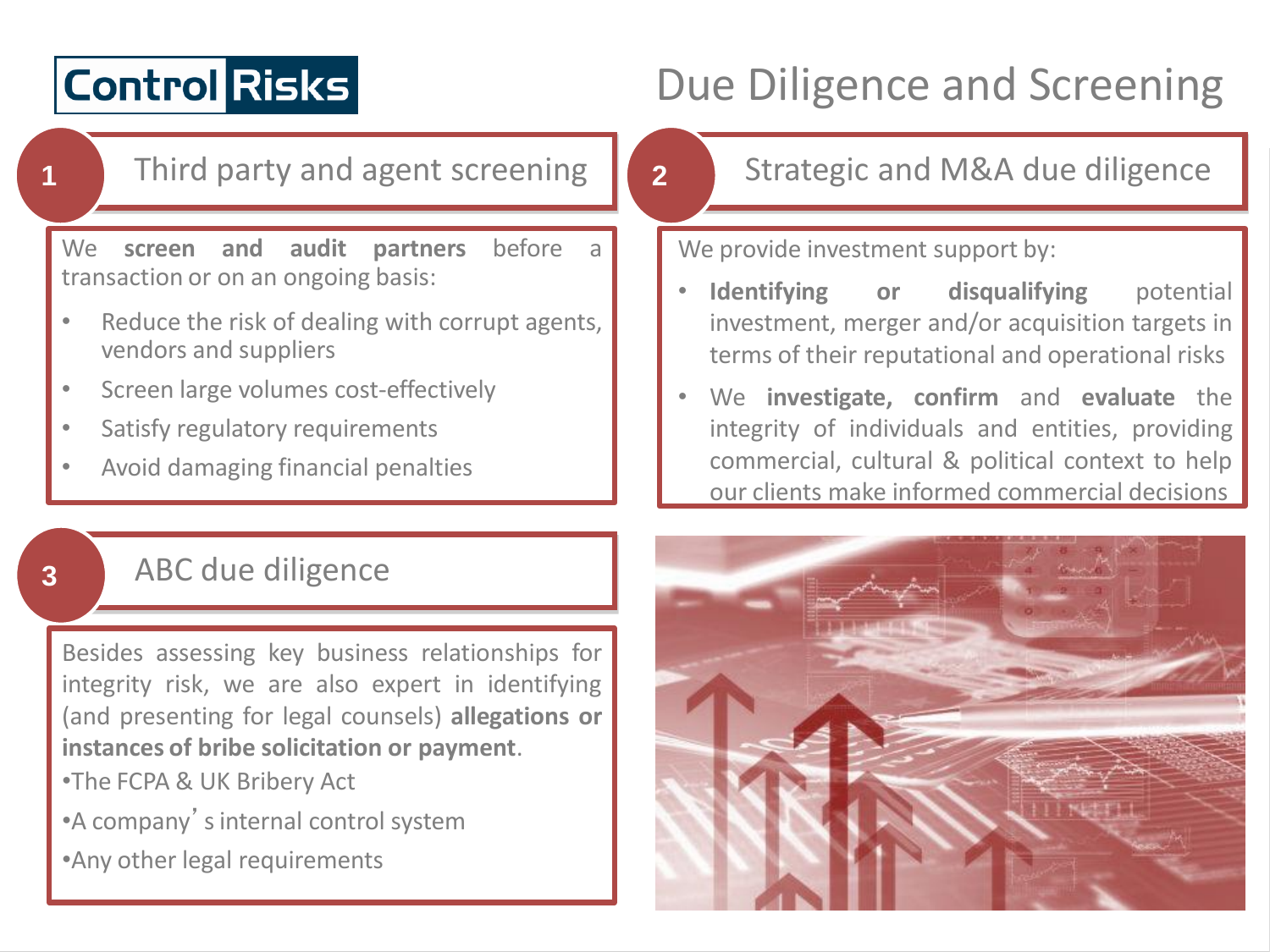### Recommended approach – initial screening

- 1. Agent disclosure form
- 2. Provision by agent of corporate management and ownership information
- 3. Confirmation of that information by Control Risks and identification of any "red flags" and hidden beneficial owners
	- Media research in relevant local business language
	- $\triangleright$  Retrieval of corporate filings (electronically or manually)
	- **▶ Source enquiries**

Where the risk is uncertain we can take a *phased approach:*

We can start with media research and public record retrieval. If red flags identified or questions left outstanding (e.g. beneficial ownership not identifiable), CLIENT can upgrade to enquiries to be commissioned within a reasonable period.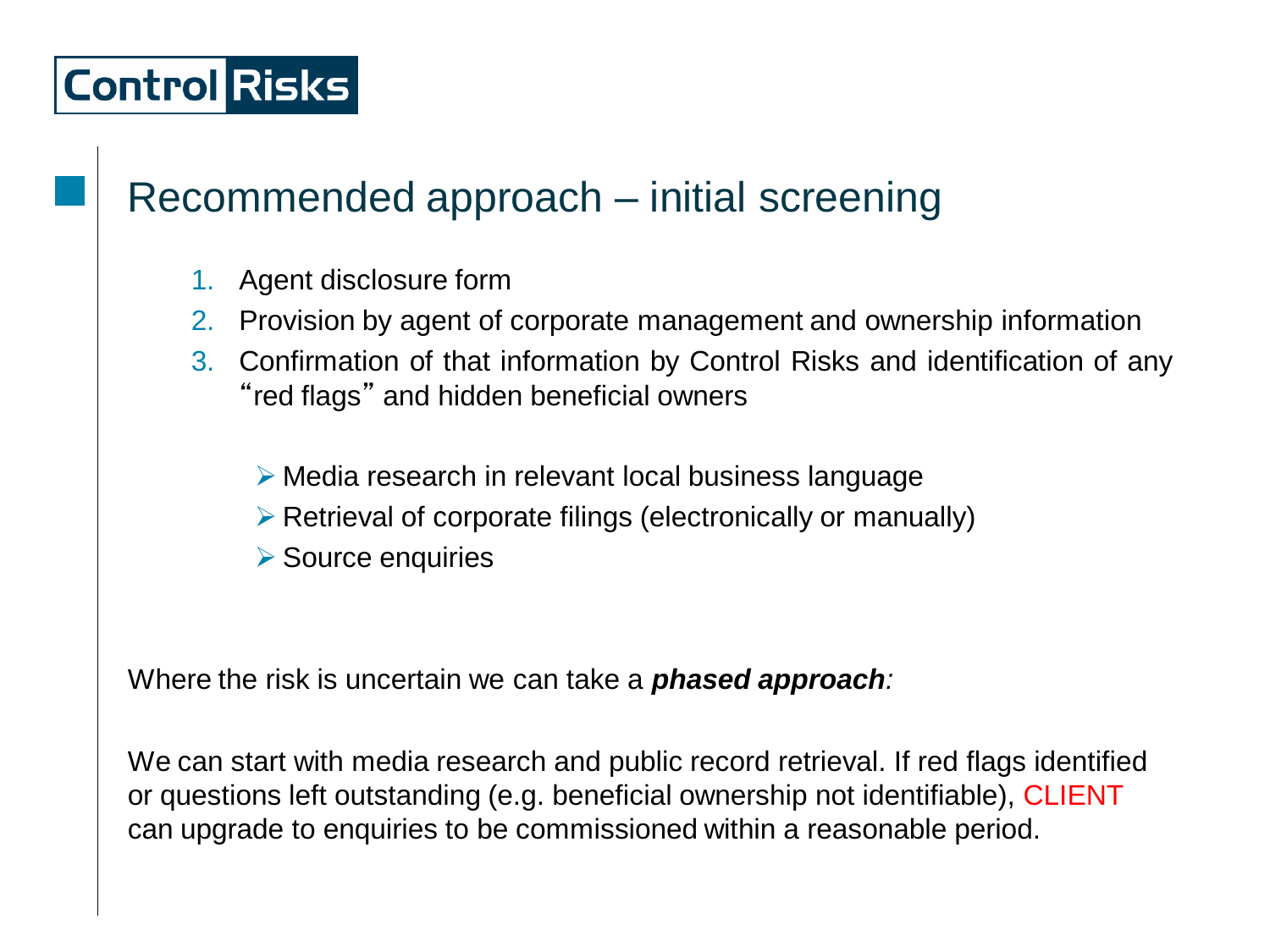### Recommended approach – re-screening

- 1. Provision by agent of information pertaining to changes in management or ownership structure as and when these occur
- 2. Media search to confirm or identify any undisclosed changes in management or ownership, and to identify any significant issues or concern
- 3. Source enquiries recommended where:
	- $\checkmark$  CLIENT has a close relationship with the agent
	- $\checkmark$  there is a high volume of business
	- $\checkmark$  the agent operates in a high risk country
- 4. Screening for any additional key personnel since initial screening, level to be established depending on significance of change on the company's profile. If the change is in relation to junior or peripheral individuals, a full re-screening of the company would not be required.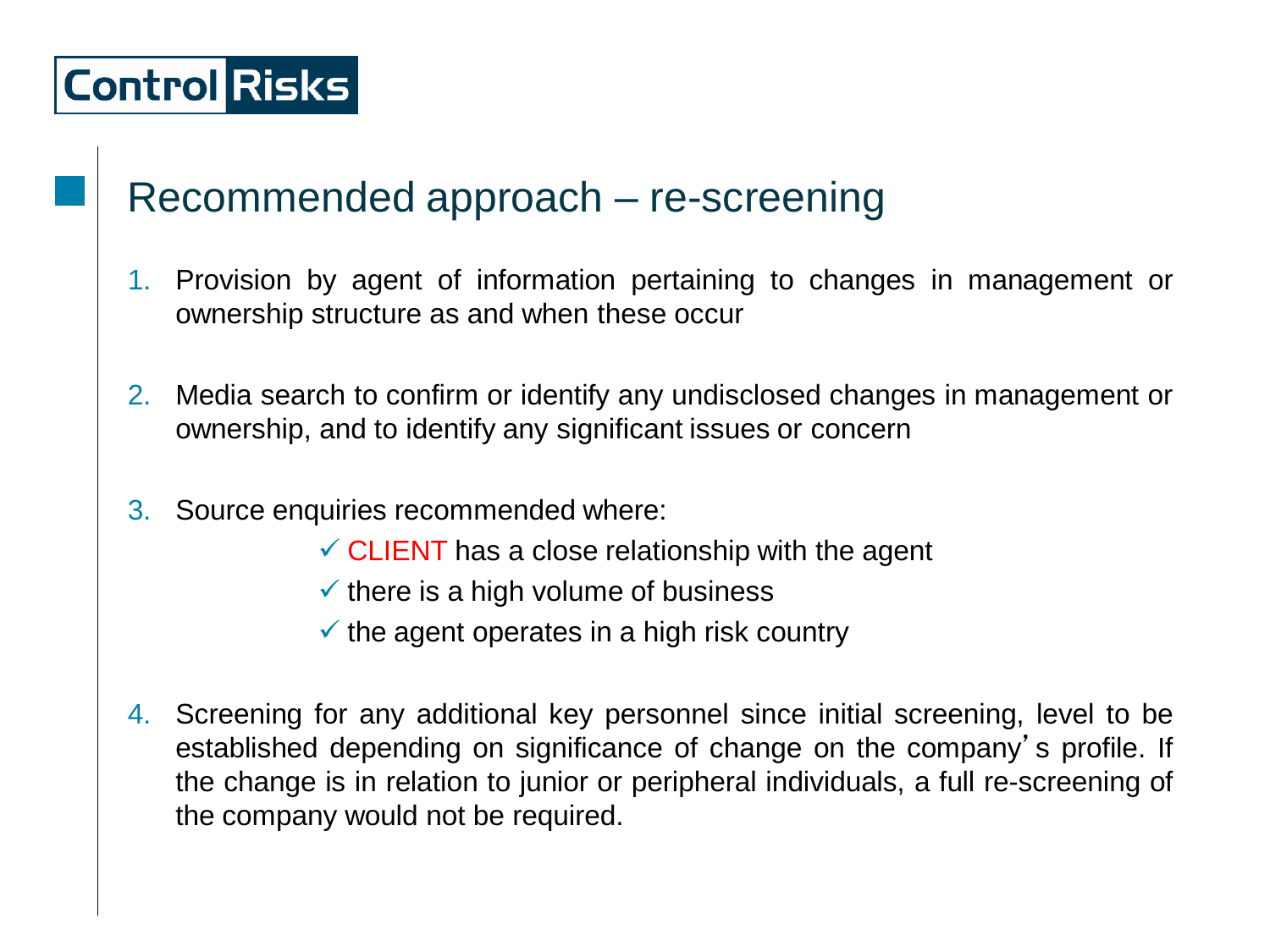# Typical Due Diligence on a Company



#### **Corporate history**

Evolution of the target company

#### **Management profile**

Identification of key management principals and their background

#### **Reputation and level of integrity**

Determination if wealth was accumulated ethically

#### **Relationships**

Company's networks of relationships; including prominent social/business, political or criminal connections

#### **Litigation & blacklists**

Company's involvement in litigation or serious business disputes

### **Unethical/Illegal business practices**

Has the company been the subject of allegations of unethical practices?

#### **Status with authorities**

Has the company been under investigation or suspicion by local authorities?

#### **Scope of work**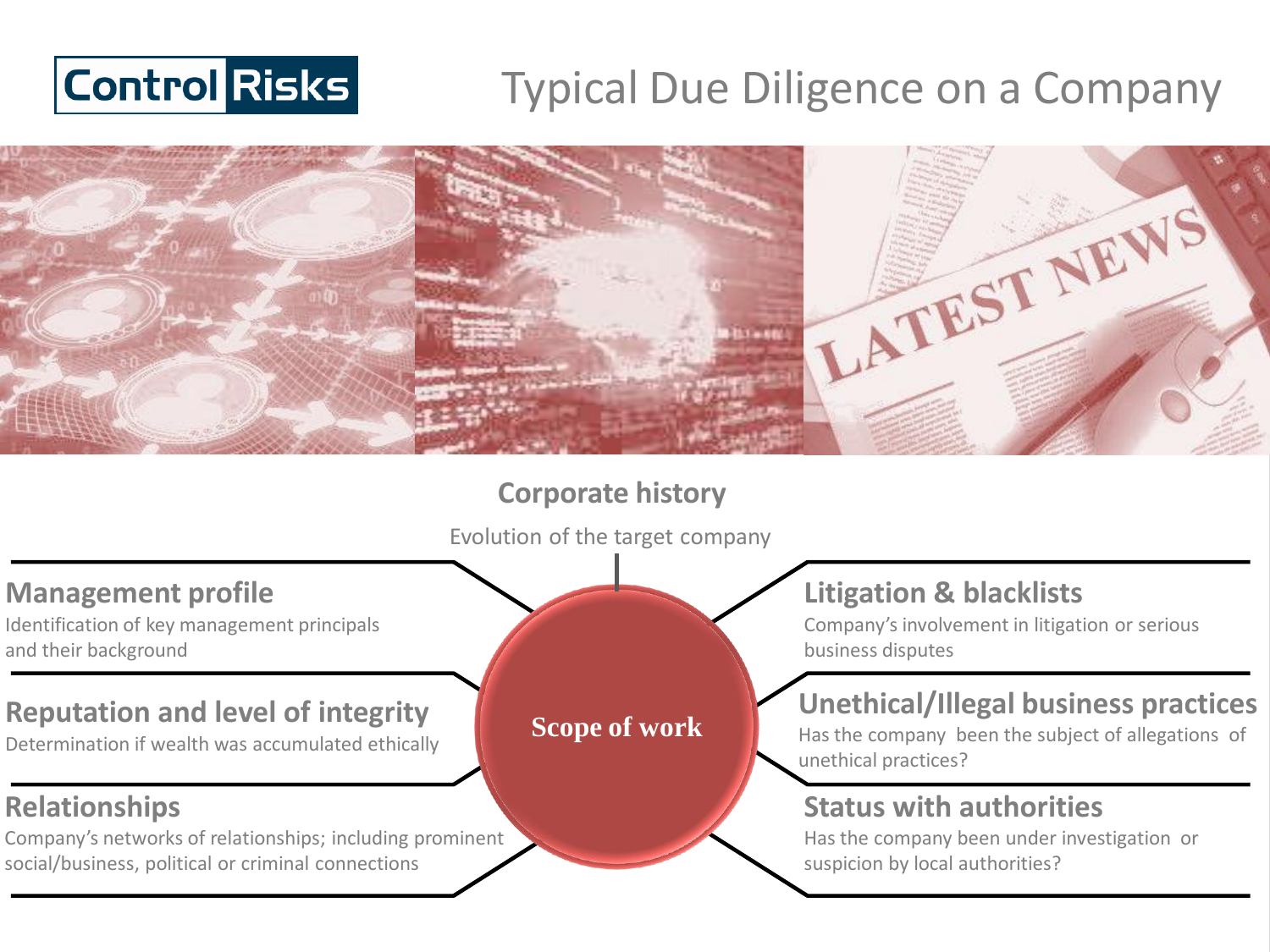### Methodology – source enquiries

- Control Risks is equipped to conduct targeted, confidential enquiries with our well-established source network who are carefully vetted and which we have cultivated over our 30+ years' experience managing confidential due diligence.
- **This network is maintained and refreshed through our regional offices, research** trips and project-driven network development.
- Our network includes individuals from the media, financial and legal communities, individuals close to government and politicians, as well as from the security services, regulatory bodies and law enforcement.
- We seek information from several sources to corroborate and provide our own balanced assessment.
- We also use our significant in-house regional specialisations to assess the credibility of any information and allegations uncovered. We consider all findings in the prevailing business and political context of the investigation, highlighting implications for our client from a regulatory and reputational perspective.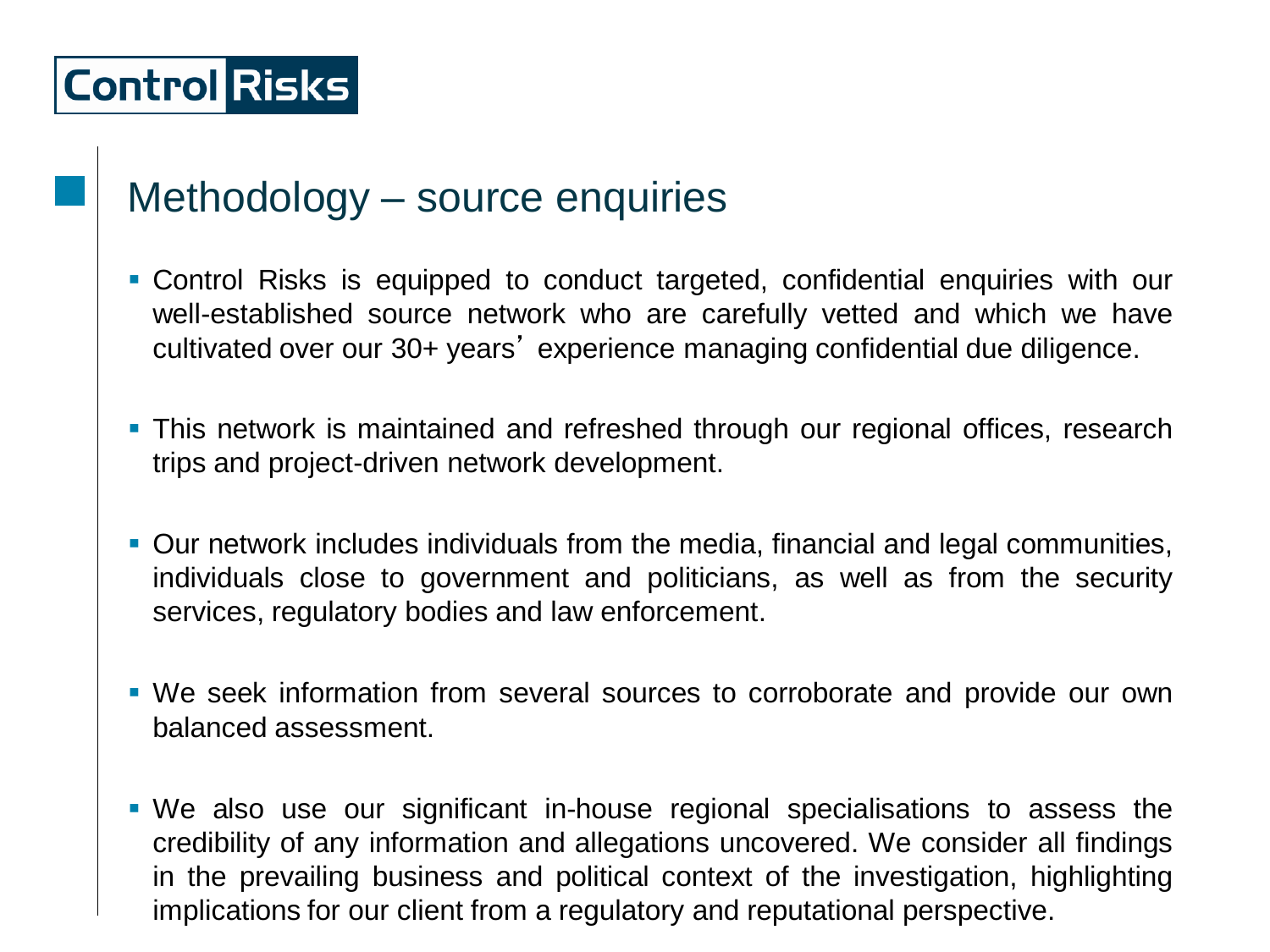### Supplier due diligence: risk-based benchmarking

- To allow CLIENT to prioritise more comprehensive due diligence on those entities deemed of greatest risk level, Control Risks can provide a "risk score" of each supplier on the basis of a combination of factors agreed with the client, e.g.
	- Control Risks' own assessment of country integrity risk
	- Appearance on blacklists
	- Number of adverse media references (adjusted for country)
	- Nature of relationship

| <b>Distributor</b> | Country risk rating | Number of negative hits<br>found against the distributor<br>in an emerging markets<br>database of news, corporate<br>records and other publicly<br>available material | Supplier risk rating |
|--------------------|---------------------|-----------------------------------------------------------------------------------------------------------------------------------------------------------------------|----------------------|
| Supplier A         | Low                 | High                                                                                                                                                                  | <b>Medium</b>        |
| Supplier B         | Medium              | Low                                                                                                                                                                   | Low                  |
| Supplier C         | Medium              | High                                                                                                                                                                  | <b>High</b>          |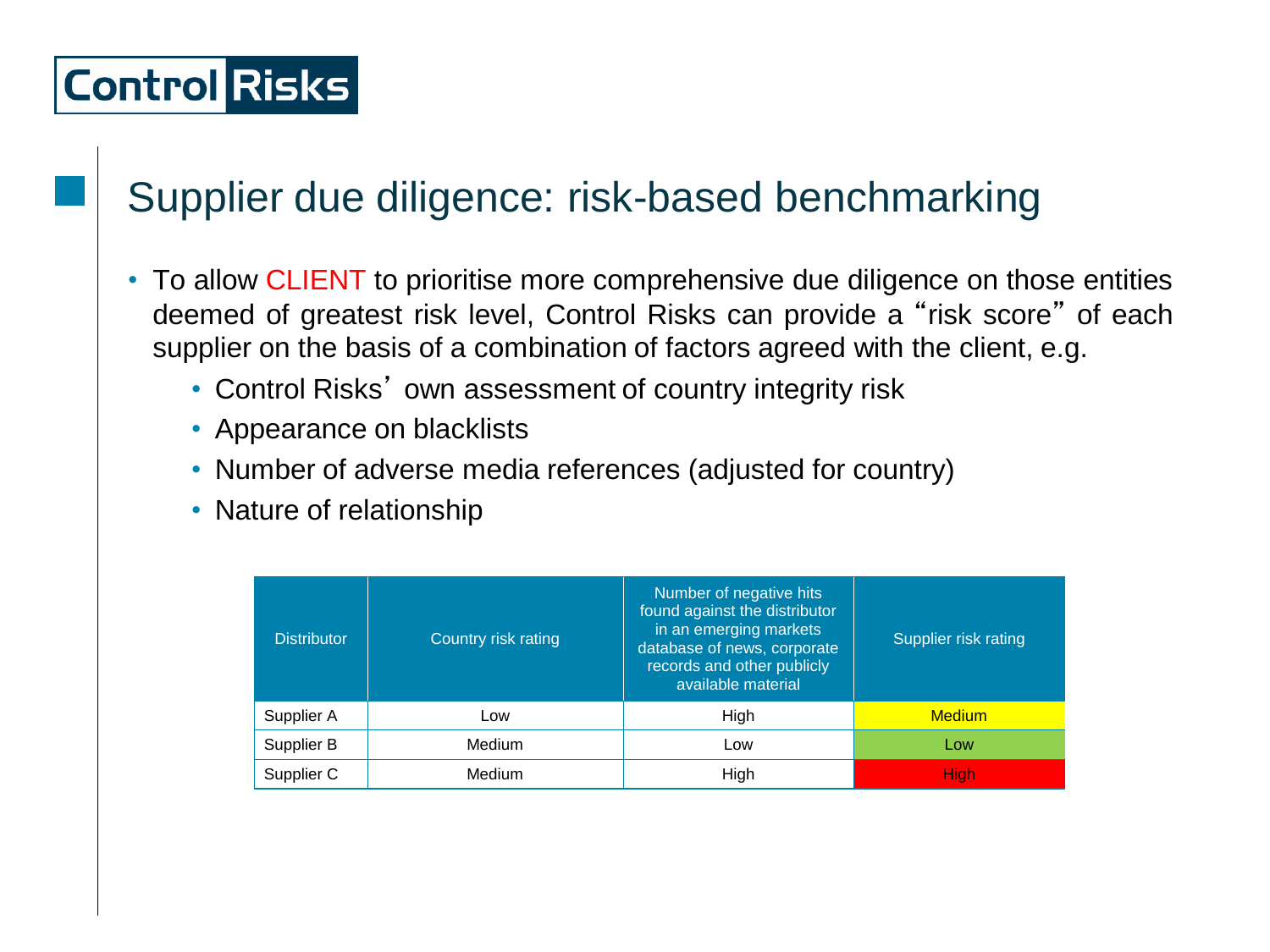

### Local specifics